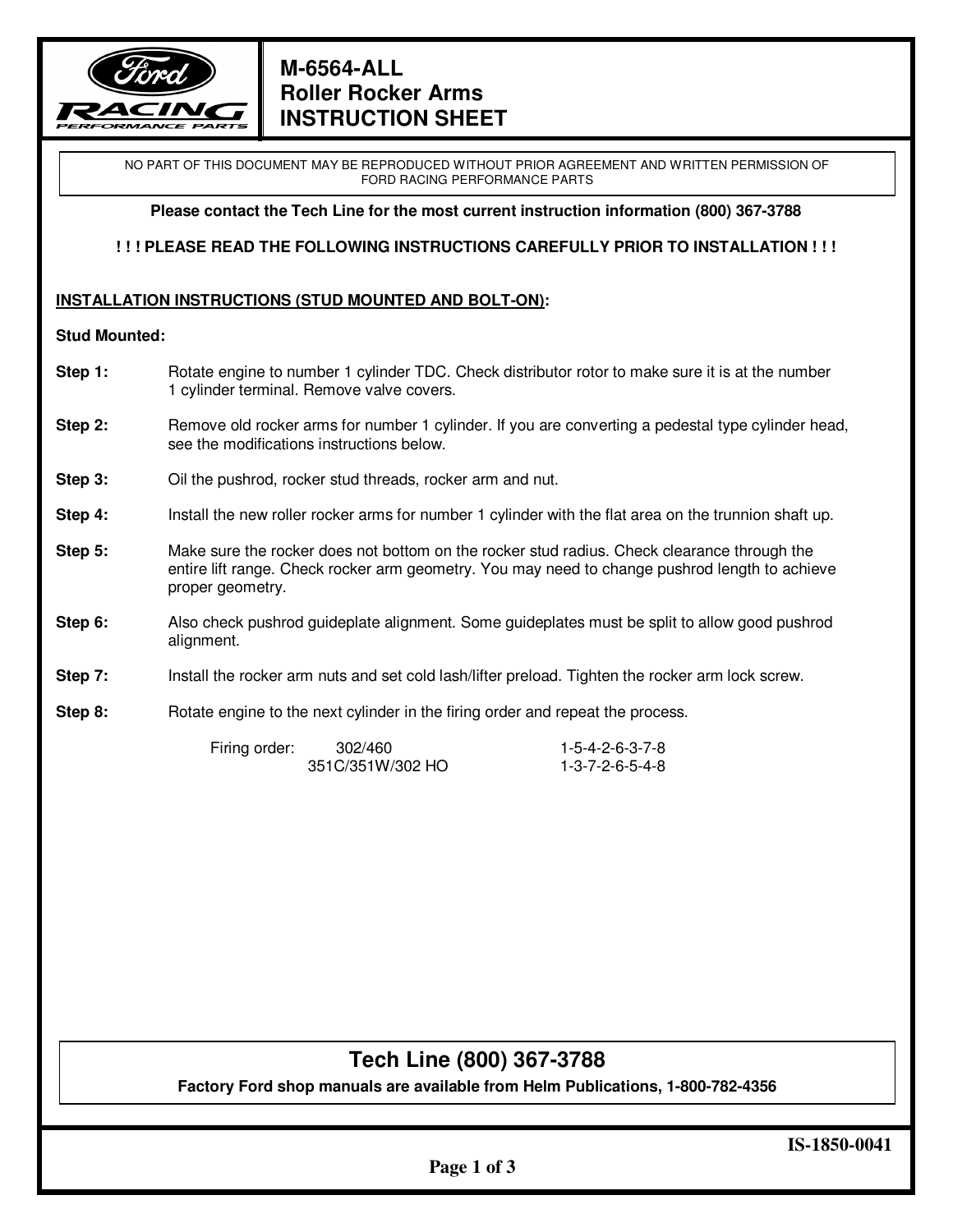

### **M-6564-ALL Roller Rocker Arms INSTRUCTION SHEET**

NO PART OF THIS DOCUMENT MAY BE REPRODUCED WITHOUT PRIOR AGREEMENT AND WRITTEN PERMISSION OF FORD RACING PERFORMANCE PARTS

#### **Cylinder Head Modifications for Rocker Arm Studs:**

Pedestal type cylinder heads can be modified for rocker arm studs (351C illustrated). Machine at right angles to the existing stud hole/bolt hole, not the bottom of the head. The valves in canted valve heads operate at compound angles. For 302/351W cylinder heads, measure from the top of the pedestal.

#### Recommended milling dimensions:

| 302/351W          | .230" |
|-------------------|-------|
| 351C-351M-400     | .300" |
| 1968-1972 429/460 | .230" |
| 1973-1994 429/460 | .300" |



#### **Bolt-on Rocker Arms:**

The bolt-on rocker arm assemblies are designed to be used as a direct replacement for stock rocker arms on standard engines with hydraulic camshafts and lifters. Do not use anti-pump-up lifters

Engines with non-standard components may need pedestal shims or longer pushrods.

- **Step 1:** Remove valve covers. Rotate engine to number 1 cylinder TDC. The distributor rotor should be at the number 1 terminal.
- **Step 2:** Remove stock rocker arms, fulcrums and bolts from number 1 cylinder. Clean pedestal mounting surface. Remove pushrods; clean, oil and reinstall. Make sure the pushrod is in the lifter seat.
- **Step 3:** Fill the pushrod with oil. Oil the roller rocker arms, pedestal inserts and bolts.

# **Tech Line (800) 367-3788**

**Factory Ford shop manuals are available from Helm Publications, 1-800-782-4356**